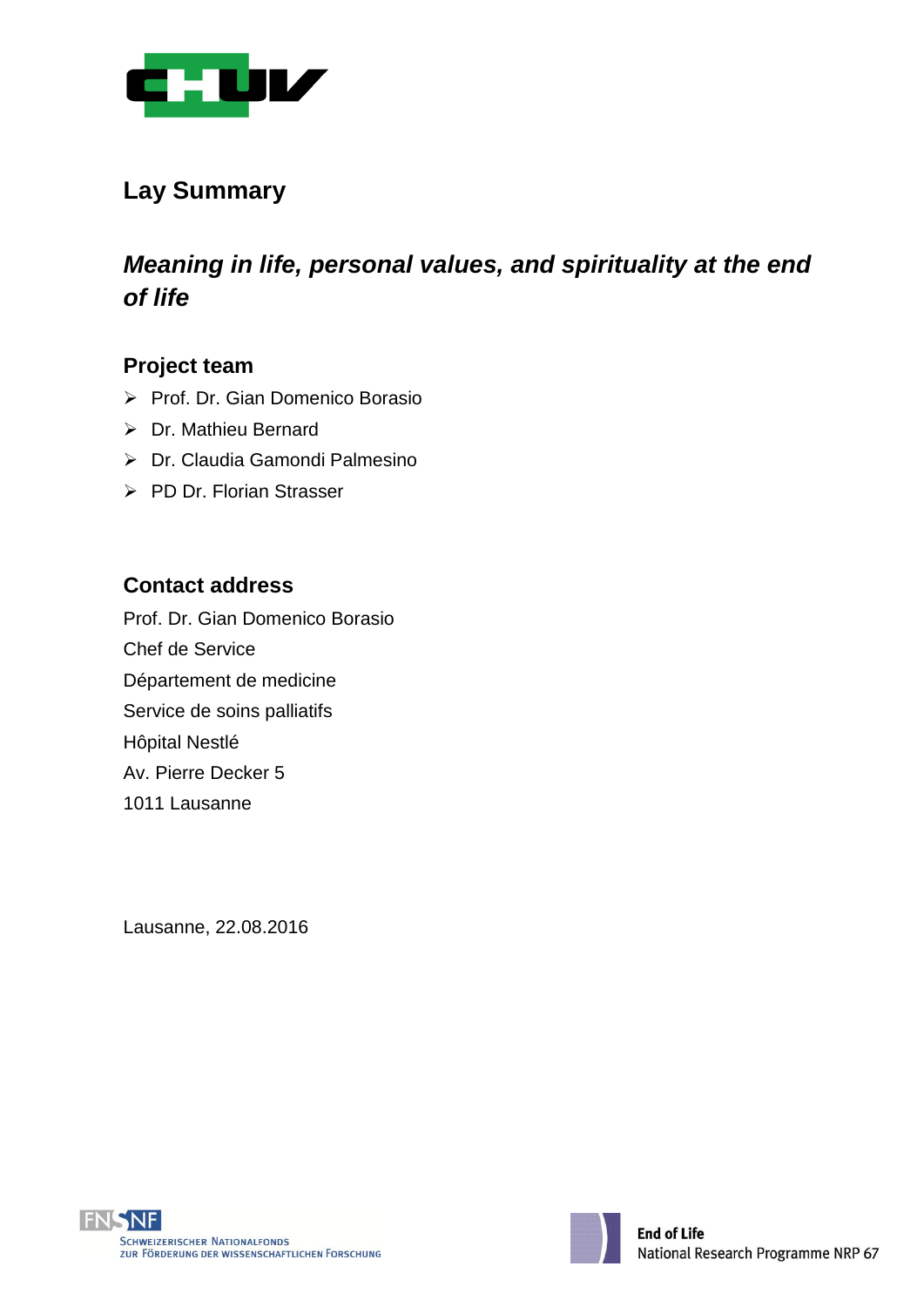

# **1. Background**

Palliative care is defined by the World Health Organization as "an approach that improves the quality of life of individuals and their families facing problems associated with a life limiting illness, through prevention and relief of suffering by means of identification and impeccable assessment and treatment of pain and other problems, physical, psychosocial and spiritual". Quality of life is defined as a multidimensional construct which encompasses physical, cognitive, psychological, social, and also spiritual-existential aspects that contribute to a patient's total well-being. This concept therefore became an important outcome measure in palliative care research. Some authors highlighted that the existential domain was at least as important as any other domain in predicting the overall perceived quality of life for palliative patients. Numerous studies have shown that quality of life at the end of life is closely linked to nonphysical determinants. Recent data show that spiritual/existential well-being is one of the most often cited domains that contribute to quality of life.

The concept of meaning in life became a central one in recent years in the palliative care domain. From a clinical point of view, this construct was first introduced by the Austrian psychiatrist Viktor Frankl, who defined meaning as the manifestation of values which are based on (i) creativity (e.g. work, actions, dedications to causes), (ii) experience (e.g. nature, love), and (iii) attitude (one's attitude toward suffering and existential problems). Individuals are naturally and strongly disposed to search and find meaning and to feel that their life is therefore worthwhile. meaning in life is one of the most severely affected domains in patients with terminal illness and has been included as an indicator of well-being in several studies in palliative care.

Little is known about the relationship between meaning in life, personal values, and spirituality as well as their significance in the context of wishes for hastened death and their interplay with depression and anxiety at the end of life. Recently, there has been a growing interest in understanding the wish to hasten death in the area of palliative care. Studies suggest a multifactorial basis for the wish to hasten death that includes pain, physical suffering, existential distress, and psychiatric disorders. Available data indicate that physical suffering does not play a key role in wishes for hastened death. Rather, more general existential (e.g., loss of meaning and hopelessness), psychological (depression) and social (feeling like a burden) aspects are the most prevalent factors underlying this type of wish.

# **2. Goals of the project**

Our research questions were the following:

- 1) What is the perception of meaning in life in palliative patients in Switzerland?
	- $\triangleright$  Which are the relevant areas for meaning in life?
	- $\triangleright$  What is the level of importance assigned to the relevant areas, the perceived satisfaction regarding those areas and their relation to the meaning in life total score?
	- $\triangleright$  Is there any notable difference with regard to the patients' linguistic origins and the different meaning in life parameters?
- 2) What is the relation between personal values, the concept of meaning in life, spirituality, and the wish toward hastened death for palliative patients? What is the nature of

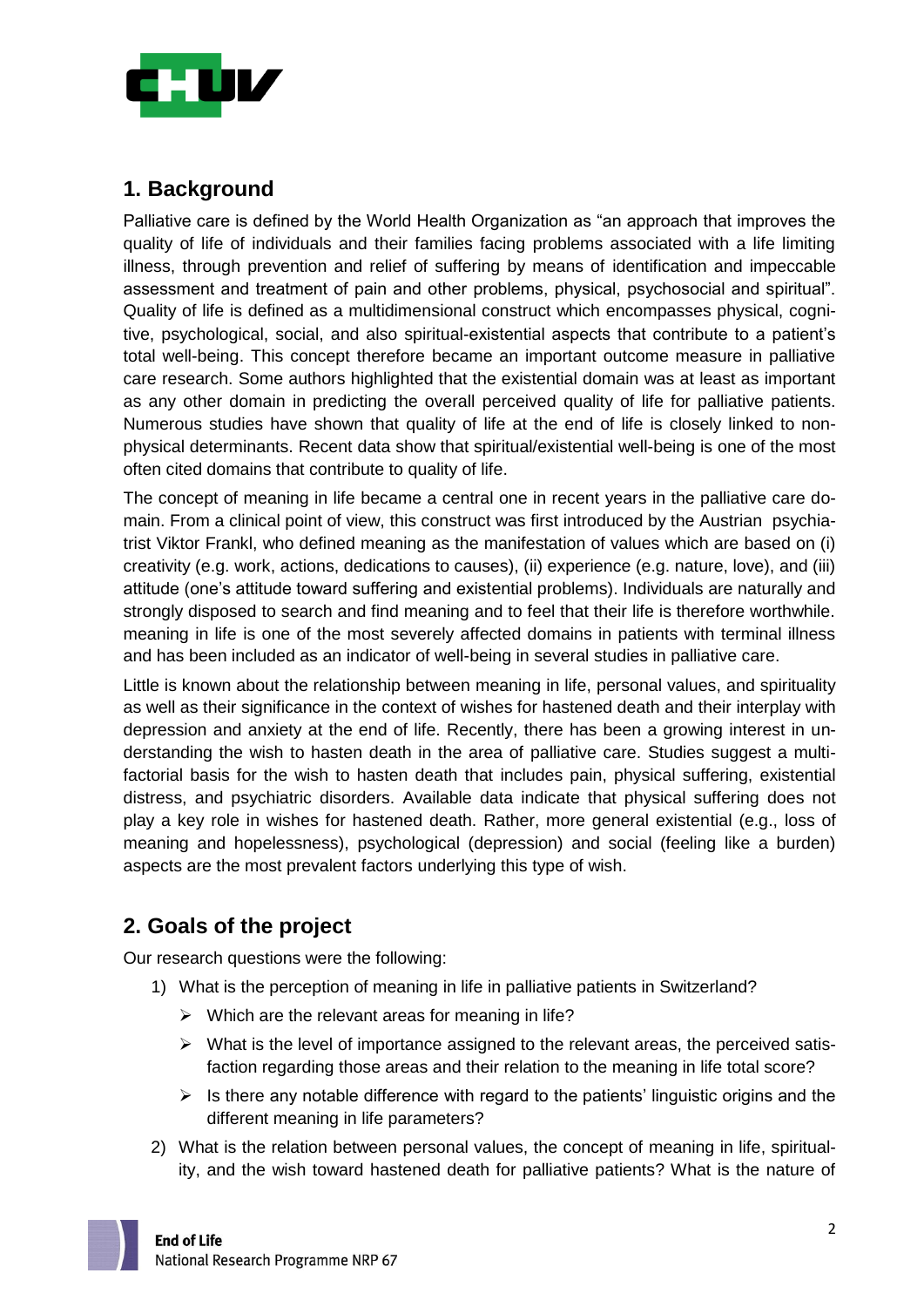

the relation between these concepts and the symptoms of depression and anxiety? Are there differences between the three linguistic regions of Switzerland?

3) In which measure these non-physical determinants can be regarded as significant predictors of perceived quality of life?

# **3. Methods**

We performed face-to-face interviews in three culturally, geographically, and linguistically diverse regions of Switzerland: Lausanne/Vaud, St-Gallen, Bellinzona/Ticino. **The inclusion criteria** for eligible patients were (i) 18 years or older, (ii) treated by one of the palliative care teams involved either in a hospital palliative care unit or in a palliative care home setting, and (iii) <6 months life expectancy according to the treating physician. **The exclusions criteria** were (i) evidence of psychiatric disease impacting the capacity for discernment, (ii) evidence of significant cognitive impairment, and (iii) insufficient knowledge of the local language.

#### **The standardised questionnaires** were:

- *The Scheduled for meaning in life evaluation (SMILE)*: this questionnaire focuses on the sources of meaning in life. It allows the identification of life areas providing meaning in life and the levels of importance and satisfaction associated with those areas.
- *The Scheduled of Attitudes towards Hastened Death*: the questionnaire aims to evaluate the wish for hastened death among terminally ill patients, from general ideas about hastened death to concrete requests for euthanasia and physician-assisted suicide.
- *The Idler Index of Religiosity* measures formal and Informal (private) religiosity.
- *The Single-Item quality of life scale*: global quality of life is measured with a rating scale from 0 (worst imaginable quality of life) to 10 (best imaginable quality of life).
- *The Portrait Values Questionnaire* measures the importance of ten values: universalism, benevolence, achievement, power, conformity, tradition, security, self-direction, stimulation, and hedonism.
- *The Spiritual subscale of the Functional Assessment of Chronic Illness Therapy*: This spiritual well-being scale comprises three subscales: meaning, sense of peace, faith.
- *The Hospital Anxiety and Depression Scale.*

### **4. Results**

#### **4.1 Recruitment characteristics and descriptive results**

- 206 participants were recruited (91 in the German, 77 in the French, 40 in the Italian part). They all came from inpatient palliative care units or home palliative care services.
- Most patients had cancer (96%), particularly digestive, pulmonary and urological cancer. The mean age of the patients was 67.5 years.
- The most mentioned life areas contributing to meaning in life were "family" (76%), "social relation" (48%), leisure time (33%), and "spirituality/religion" (33%), see figure 1 below.

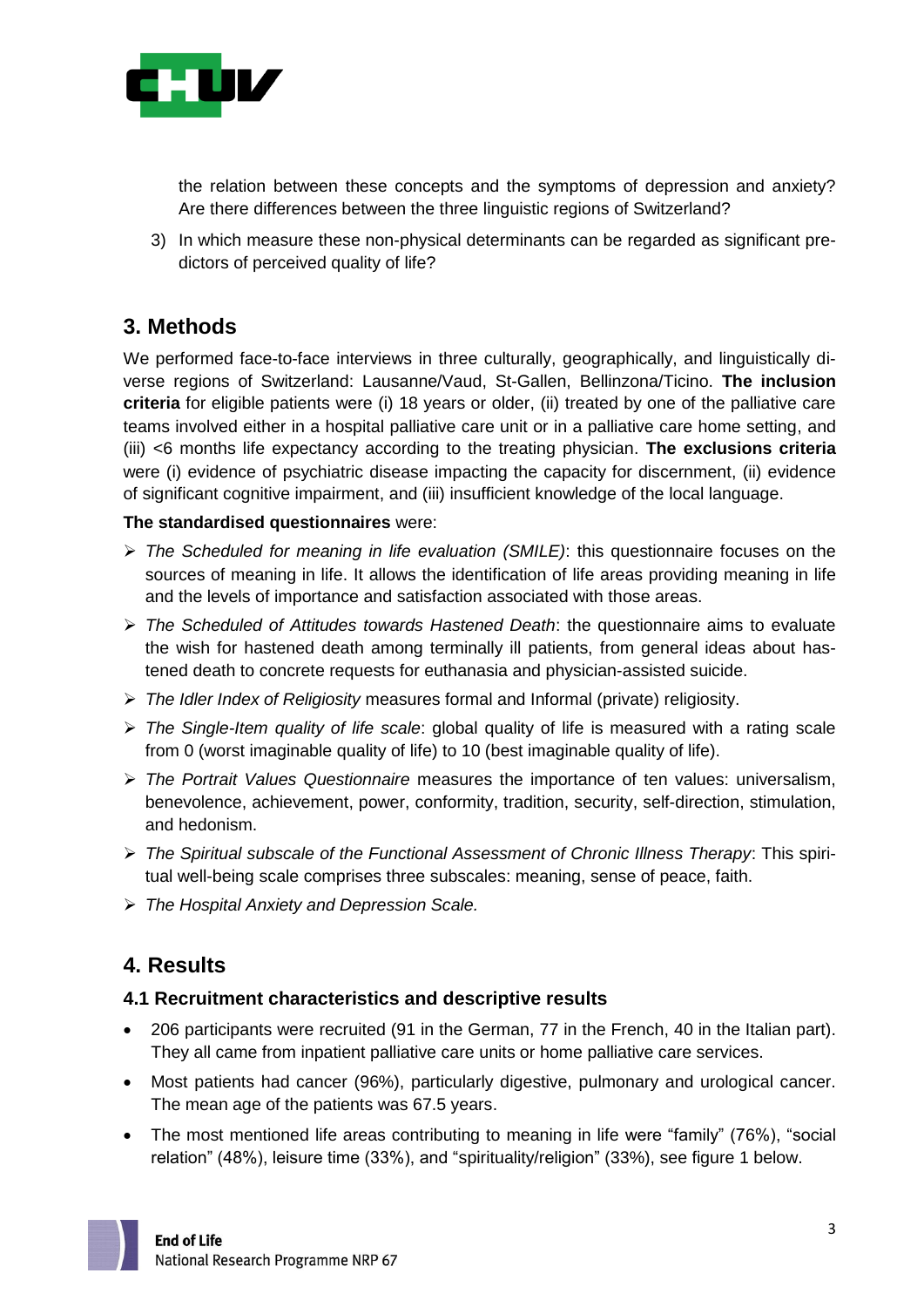



**Figure 1.** Life areas contributing to meaning in life (%)

The category "partnership" was more often mentioned by the German than the French and Italian participants (G=31.5%; F=10.4%; I=2.5%). The category "occupation/work" was more often mentioned by Italian participants (I=50%; G=27%; F=9.1%). The category "spirituality/religion" was more often cited by the German participants (G=50.6%; F=24.7%;  $I = 7.5\%$ ).

 There was a generally "low to moderate" level of wish for hastened death in the total sample French and German participants had a higher level than the Italians.



**Figure 2.** "High" vs "moderate" vs "low" wish for hastened death

 39% of the total sample showed significant psychological distress, which was higher for the German than the French and the Italian patients.

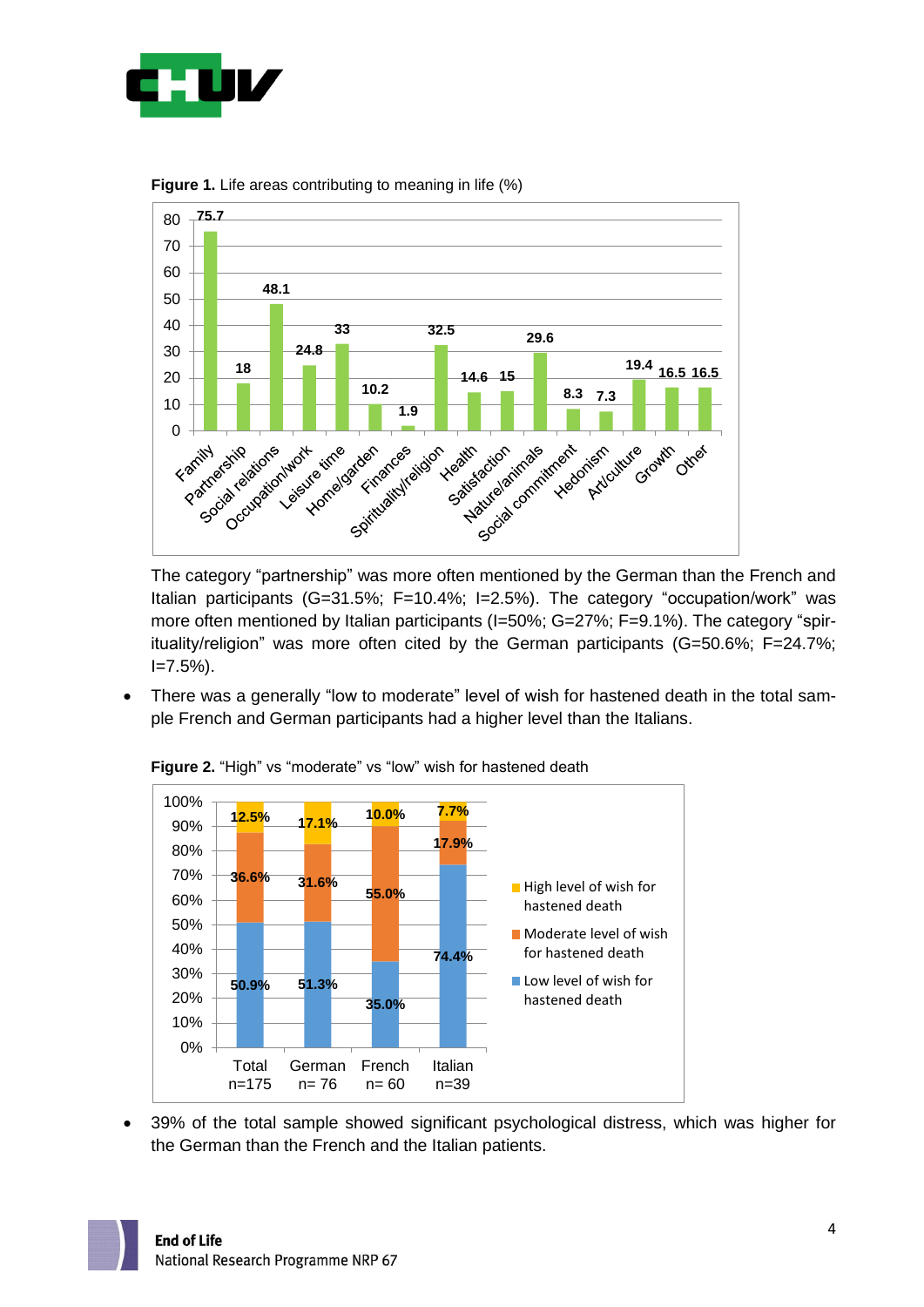

**60.8% 49.4% 68.1% 71.4% 39.2% 50.6% 31.9% 28.6%** 0% 10% 20% 30% 40% 50% 60% 70% 80% 90% 100% Total n= 186 German n= 79 French n= 72 Italian n=35 **Distress No distress** 

**Figure 3.** "Psychological distress" vs "no distress"

#### **4.2 Predictors of the wish for hastened death and psychological distress**

The main results are as follows:

- 1. There is a negative relationship between spiritual well-being (particularly its meaning dimension) and the wish for hastened death.
- 2. There is a negative relationship between psychological distress and spiritual well-being.
- 3. There is a negative relationship between psychological distress and meaning in life.

#### **4.3 Predictors of perceived quality of life**

From all the variables considered in this study, the best predictors of the patients' quality of life are spiritual wellbeing, depression and the wish for hastened death. Considered all together, these variables explain 37.4% of the perceived quality of life (see figure 4 below). Among these variables, spiritual wellbeing (positive) and depression (negative) are the strongest predictors of quality of life.

**Figure 4.** Variables influencing the quality of life

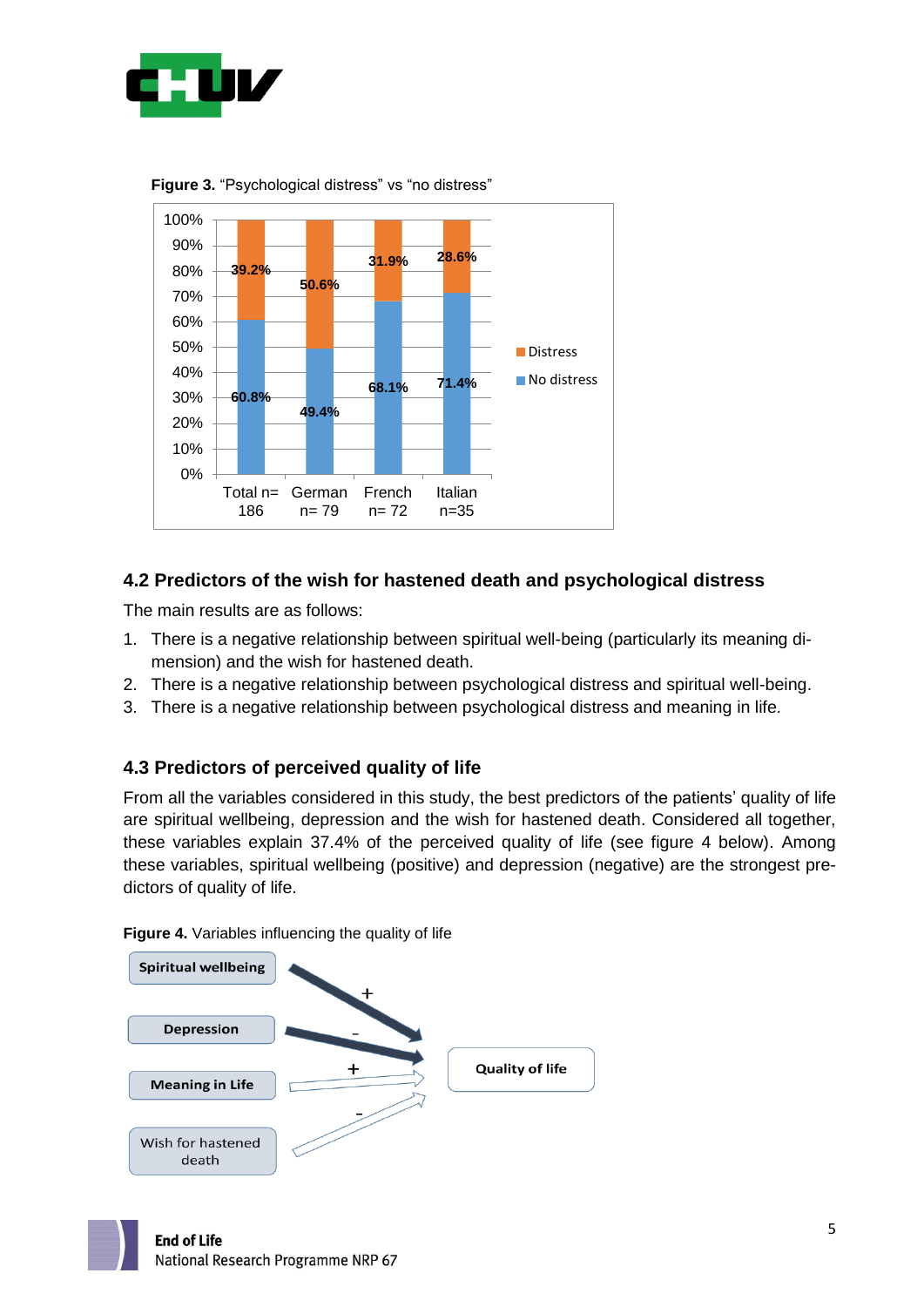

#### **4.4 Personal values in palliative patients: "benevolence" and "universalism"**

The results indicate

- a negative relationship between psychological distress and benevolence.
- a negative relationship between depression and benevolence.
- a positive relationship between spiritual wellbeing and benevolence.
- a positive relationship between meaning in life and benevolence.
- a positive relationship between meaning in life and universalism.

## **5. Significance of the results for science and practice**

- 1) The most important results of this study are:
	- a. The **"family" and "social relationships"** categories are the most cited life areas contributing to meaning in life.
	- b. **Spiritual wellbeing is a protective factor** against wish for hastened death, anxiety and depression in palliative patients.
	- c. **Non-physical determinants** contribute to a large extent to the quality of life of palliative care patients.
	- d. Among the non-physical determinants, spiritual well-being and depressive symptoms are the best predictors of quality of life in palliative care patients.
	- e. **Benevolence**, as an altruistic value, correlates negatively with depression and positively with spiritual wellbeing.
	- f. Our results were relatively homogeneous between the three linguistic regions.
- 2) In order to implement these results into clinical practice, the following points need to be taken into account:
	- a. There is an urgent need to clarify and determine the **criteria used for identifying depression** in the palliative care setting.
	- b. There is a necessity to determine a valid instrument in order to **assess existential suffering** in the palliative care setting.
	- c. Some study limitations need to be considered, including the great fragility of the palliative care patients and the fact that functional and physical indicators were not considered for this study.
- 3) Possible interventional or clinical developments for the future include:
	- a. The development of a **specific psychotherapeutic intervention** aimed at stabilizing or restoring spiritual well-being and meaning in life in palliative care patients, taking into account the specificity of the palliative care setting and the fragility of the patients.
	- b. The use of **questionnaires such as the SMILE as door-openers** to communicate with patients about non-physical determinants of quality of life may represent a starting point for an intervention.